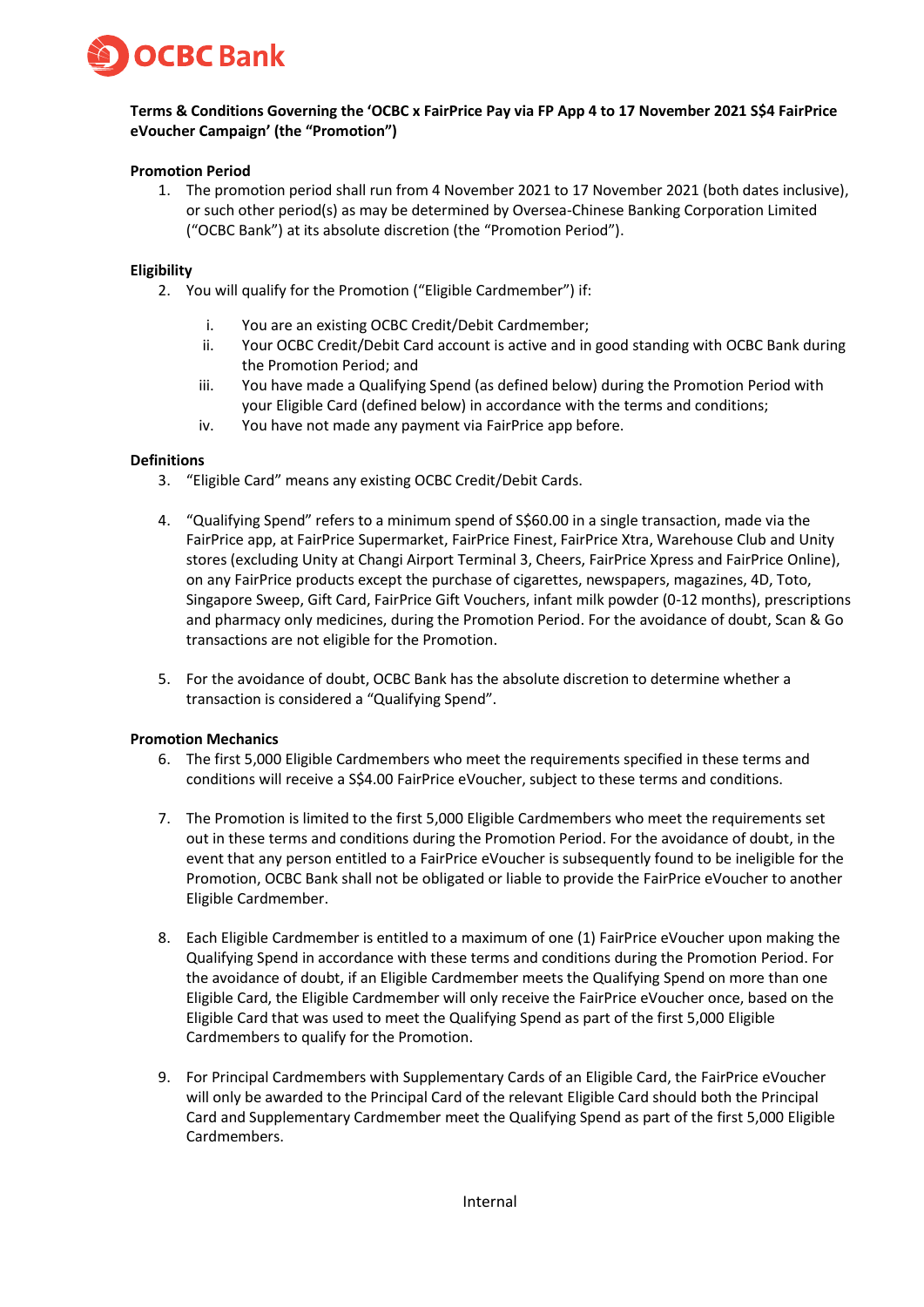

- 10. OCBC Bank reserves the right in its sole and absolute discretion to determine whether a transaction qualifies as a Qualifying Spend under the Promotion. If OCBC Bank in its sole and absolute discretion decides that any transaction is not considered a valid transaction, the FairPrice eVoucher will not be awarded.
- 11. For more information and details on how to make payment via the FairPrice app, please visit [\(https://www.fairprice.com.sg/go-digital-in-stores/pay-via-the-fairprice-app/\)](https://www.fairprice.com.sg/go-digital-in-stores/pay-via-the-fairprice-app/)
- 12. Customers who encounter problems when making payment via FairPrice app can approach the FairPrice store staff for assistance. For matters concerning post payment, customers can submit their enquiry through the web form: https://help.fairprice.com.sg/hc/enus/requests/new?ticket\_form\_id=360000029352

#### **FairPrice eVoucher**

- 13. Subject to the fulfilment of the requirements in these terms and conditions to the absolute satisfaction of OCBC Bank, a S\$4.00 FairPrice eVoucher will be sent to the first 5,000 Eligible Cardmembers who qualify.
- 14. The eVoucher will be sent to the Eligible Cardmember by SMS with the PIN code for redemption by 31 January 2022.
- 15. The FairPrice eVoucher is valid for use and redemption at any FairPrice Supermarket, FairPrice Finest, FairPrice Xtra, Warehouse Club and Unity stores (except for Unity at Changi Airport Terminal 3, Cheers, FairPrice Xpress and FairPrice Online).
- 16. The FairPrice eVoucher can only be redeemed at the manned counters or self-checkout counters; it is not applicable via Scan & Go.
- 17. The FairPrice eVoucher is not valid for purchase of lottery products, FairPrice Gift Vouchers or FairPrice Gift Cards.
- 18. The FairPrice eVoucher is not exchangeable for cash, FairPrice Gift Vouchers, FairPrice Gift Cards, FairPrice Loyalty Redemption Point accumulation and/or other goods and services.
- 19. The FairPrice eVoucher is valid for use 12 months from the date of issue. The expiry date is final, no further extension is allowed.
- 20. To utilise the FairPrice eVoucher, the Eligible Cardmember has to present the eVoucher during checkout at the manned counter/self-checkout, for cashier/customer to scan the QR code.
- 21. The Promotion shall not apply in conjunction with any other privileges or promotions unless otherwise stated.
- 22. If these terms and conditions are not fulfilled, OCBC Bank reserves the right not to issue the FairPrice eVoucher (or if the FairPrice eVoucher has been issued, to debit the value of the FairPrice eVoucher from any account(s) of the customer).
- 23. Refunded transactions will be deducted from the relevant monthly billed amount for the computation of whether the Qualifying Spend was met.
- 24. OCBC Bank reserves the right and at any time at its absolute discretion and without giving any reason or notice to withdraw, claw-back, cancel and/or invalidate any FairPrice eVoucher awarded to any customer without liability. A customer will not be entitled to any payment or compensation